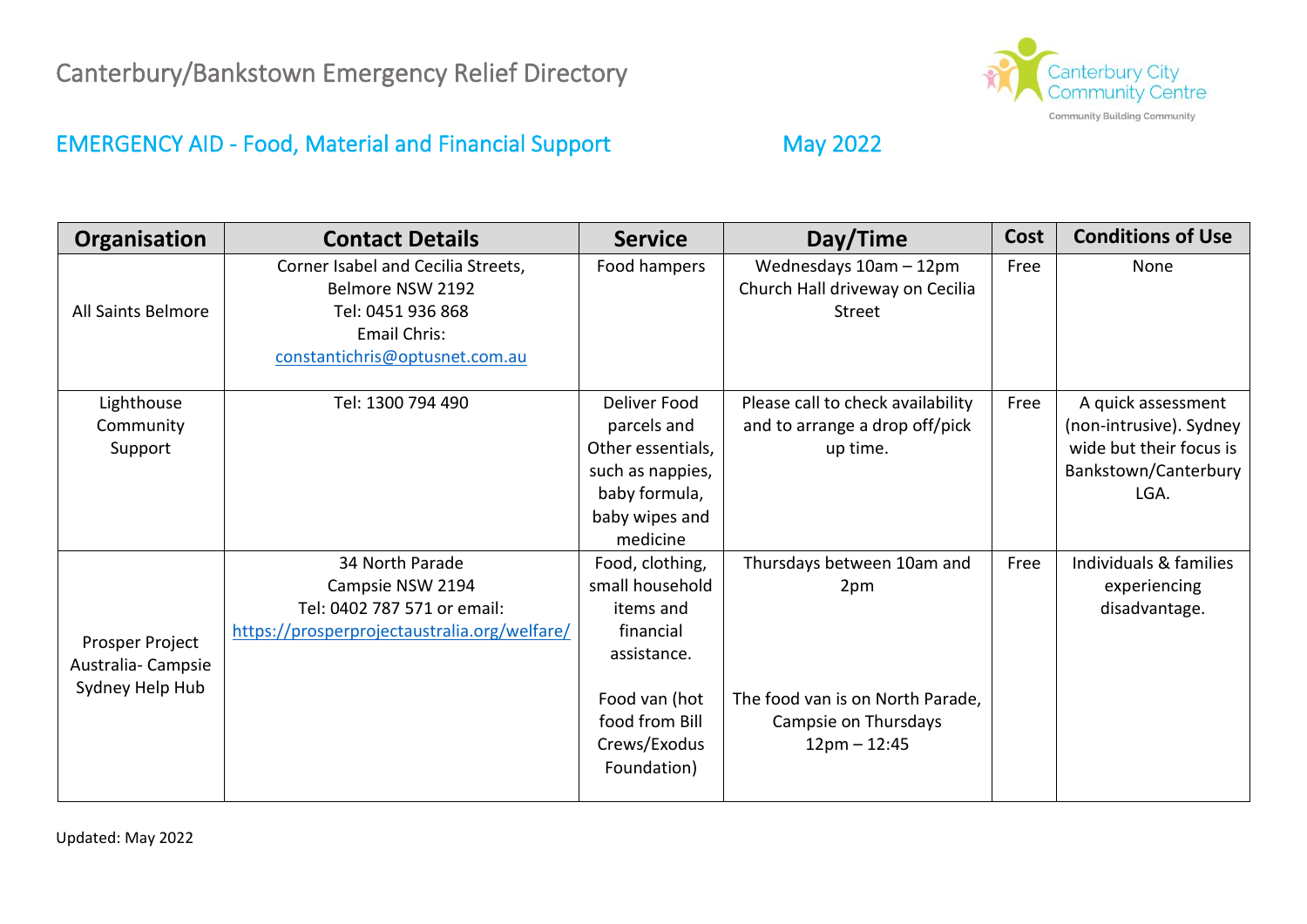

| Organisation                                  | <b>Contact Details</b>                                                                                                  | <b>Service</b>                                                                                                                                                    | Day/Time                                                                                                                | Cost | <b>Conditions of Use</b>                                                                                                                                                    |
|-----------------------------------------------|-------------------------------------------------------------------------------------------------------------------------|-------------------------------------------------------------------------------------------------------------------------------------------------------------------|-------------------------------------------------------------------------------------------------------------------------|------|-----------------------------------------------------------------------------------------------------------------------------------------------------------------------------|
| <b>Metro Assist</b>                           | Campsie<br>Level 2/59-63 Evaline St, Campsie<br>Tel: 9789 3744<br><b>Bankstown</b><br>62 Meredith St,<br>Tel: 8709 0200 | Food vouchers<br>and EAPA<br>(Energy<br><b>Accounts</b><br>Payment<br>Assistance)<br>vouchers to pay<br>bills.                                                    | Please call to discuss eligibility<br>and to book an appointment.                                                       | Free | Individuals & families<br>experiencing<br>disadvantage.<br>Must bring proof of ID,<br>receipts/proof of<br>spending, recent<br>Centrelink statement<br>and copies of bills. |
| <b>Bill Crews/Exodus</b><br>Foundation        | (02) 8752 4600 or<br>02 8752 4602<br>$(9am - 3pm)$<br>Or email<br>info@billcrews.org                                    | Food van (hot<br>meals)<br>Can also help<br>with emergency<br>accommodation,<br>housing and<br>Centrelink                                                         | Tuesdays + Fridays<br>$12pm - 12:45pm$<br>The van is parked outside<br>Uniting Church Lakemba, 69<br>Haldon St, Lakemba | Free | Individuals and<br>families experiencing<br>financial distress.                                                                                                             |
| The Exodus<br>Foundation-Fishes<br>and Loaves | 180 Liverpool Road, Ashfield NSW 2131<br>Tel: 8752 4600<br>Hot Meals (dinners) at Yurong Park,<br>Wooloomooloo          | Loaves & Fishes<br>(free restaurant<br>in Ashfield)<br>Breakfast and<br>lunch <sub>7</sub><br>days/week<br>Their Food van<br>serves hot<br>dinners 7<br>days/week | <b>Daily Breakfast:</b><br>9:00am-9:45am<br>Lunch: 11:30am-12:45pm<br><b>Dinner:</b> $7:30 - 8:30 \text{pm}$            | Free | Individuals and<br>families experiencing<br>financial distress<br>and/or homelessness,                                                                                      |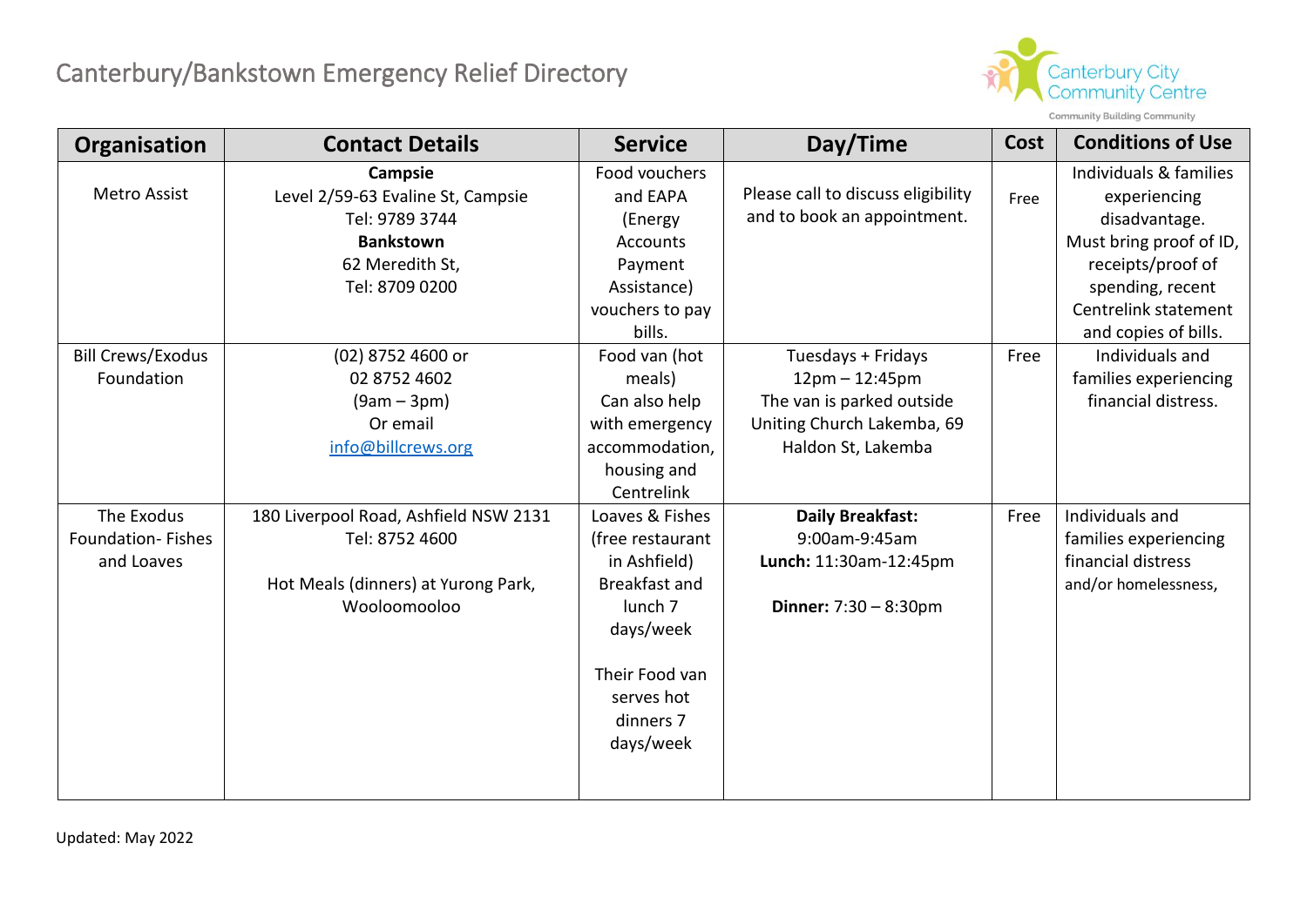

| Organisation            | <b>Contact Details</b>            | <b>Service</b>                 | Day/Time                          | <b>Cost</b> | <b>Conditions of Use</b> |
|-------------------------|-----------------------------------|--------------------------------|-----------------------------------|-------------|--------------------------|
| <b>Greek Orthodox</b>   | 206-210 Lakemba Street            | Food hampers are<br>delivered. | Tuesdays: Food hampers            | Free        | Individuals and          |
| <b>Community NSW</b>    | Lakemba NSW 2195                  | Services are                   | delivered from 12pm               |             | families experiencing    |
|                         | Tel: 9740 6022                    | constantly being               |                                   |             | financial distress       |
| <b>Food hampers may</b> |                                   | added and/or                   |                                   |             |                          |
| continue in 2022        |                                   | expanded. Please               |                                   |             |                          |
| (tbc)                   |                                   | call for                       |                                   |             |                          |
|                         |                                   | information.                   |                                   |             |                          |
| <b>Chester Hill</b>     | 89 Waldron Rd Chester Hill 2162   | Bill help (Gas,                | Please call to check availability | Free        | For people living in     |
| Neighbourhood           | Tel: 9645 3700                    | Electrical, Water              | and make an appointment.          |             | Bankstown and            |
| Centre                  |                                   | and Telstra),                  |                                   |             | surrounding suburbs      |
|                         |                                   | food parcels &                 |                                   |             | who are in a crisis.     |
|                         |                                   | <b>EPA</b>                     |                                   |             |                          |
|                         | 47 Wangee Road                    | Fresh Bread and                | Please call to check availability | Free        | None                     |
| Muslim Women's          | Lakemba NSW 2195                  | Frozen food                    | and make an appointment.          |             |                          |
| Association             | Tel: 9750 6916                    | (limited supply)               | Bread available Thursdays - from  |             |                          |
|                         |                                   | each week)                     | 11am                              |             |                          |
|                         | Phone: 0406 130 200; 0420 233 272 | <b>Financial</b>               | Monday to Friday, 9am to 5pm.     | Free        | Available to families    |
|                         | Or email:                         | assistance (food               | Express your interest via         |             | and individuals located  |
|                         | thrive@Ima.org.au                 | and other                      | telephone, SMS or email and a     |             | in Sydney who are        |
|                         |                                   | essentials) Bill               | support worker will call you back |             | experiencing financial   |
| Lebanese Muslim         |                                   | help (electricity,             | and conduct a telephone           |             | distress and have been   |
| Association (LMA)       |                                   | gas, water,                    | assessment                        |             | impacted by COVID19.     |
|                         |                                   | phone), rent,                  |                                   |             | Applications are made    |
|                         |                                   | medical, dental,               |                                   |             | via telephone            |
|                         |                                   | legal and justice              |                                   |             | assessment.              |
|                         |                                   | fees, transport,               |                                   |             |                          |
|                         |                                   | and education.                 |                                   |             |                          |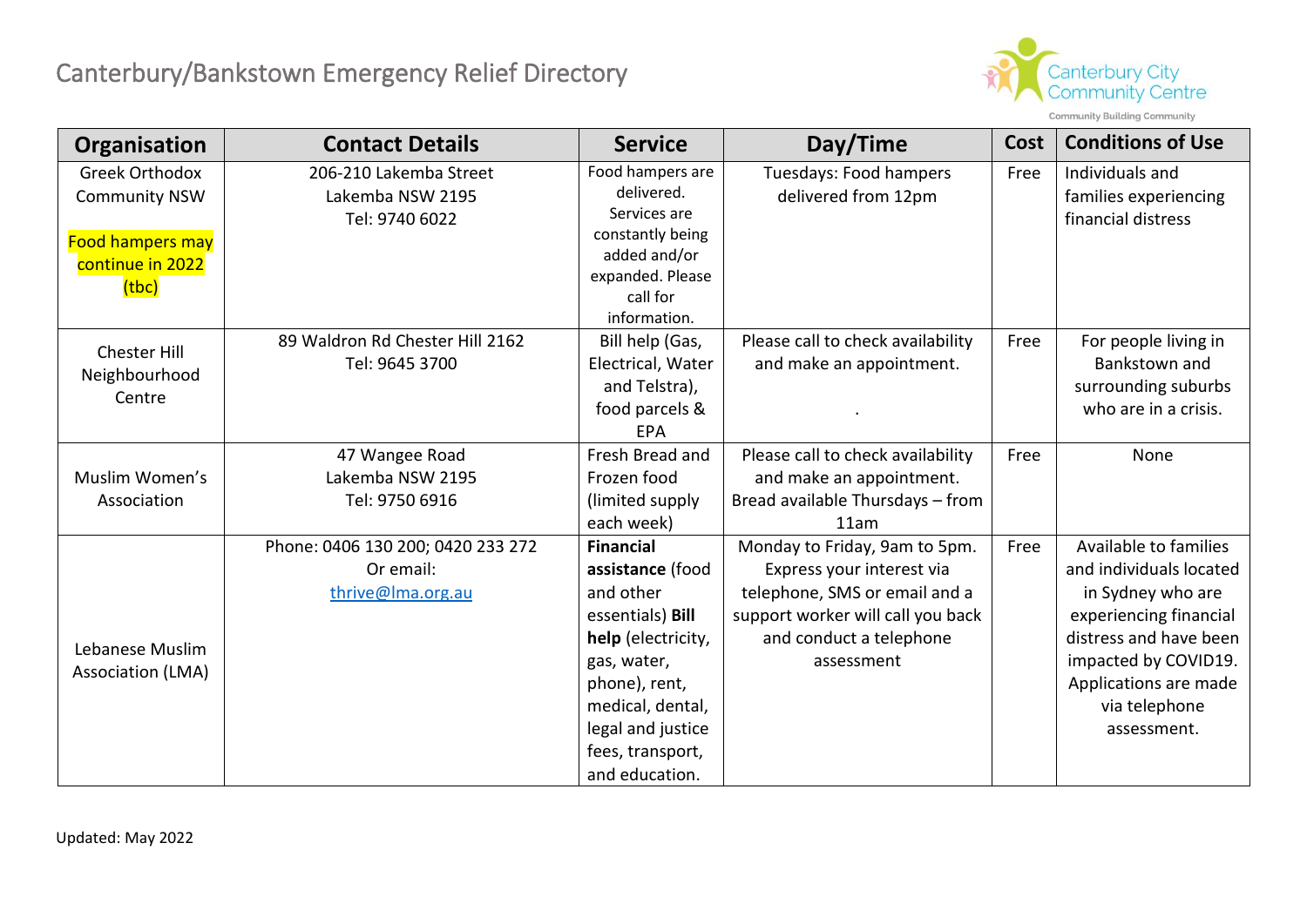

| Organisation                                              | <b>Contact Details</b>                                                            | <b>Service</b>                                                                    | Day/Time                             | Cost | <b>Conditions of Use</b>                                                                                                             |
|-----------------------------------------------------------|-----------------------------------------------------------------------------------|-----------------------------------------------------------------------------------|--------------------------------------|------|--------------------------------------------------------------------------------------------------------------------------------------|
| <b>Melkite Catholic</b><br><b>Welfare Association</b>     | Call: 9750 5514<br>or email<br>welfare@melkite.org.au<br>80 Waterloo Rd Greenacre | Food, EAPA (Energy Accounts<br>Payment Assistance) vouchers to<br>pay bills.      | Monday to Friday<br>9:30am to 4:30pm | Free | Individuals & families<br>experiencing<br>disadvantage                                                                               |
| Maronites on<br><b>Mission Australia</b>                  | Mobile 0468 448 777<br>Or email:<br>info@maronitesonmissio<br>n.com               | Food parcels - delivered.                                                         | Tuesday - Thursday -<br>Friday       | Free | Households<br>experiencing financial<br>distress.<br>Assessment conducted<br>for ongoing support                                     |
| St Vincent de Paul                                        | <b>Various Locations</b><br>Main Phone- 13 18 12                                  | <b>Food Vouchers</b>                                                              | Call to arrange an<br>appointment.   | Free | Individuals & families<br>experiencing<br>disadvantage.<br>Must provide<br>Centrelink income<br>statement & photo<br>identification. |
| <b>Mission Australia</b><br>Inner South West<br>(Campsie) | Call<br>02 9509 7140                                                              | Food vouchers<br>Food parcels pending availability<br>Help with payment of bills. | 9am to 5pm                           | Free | Households<br>experiencing financial<br>distress in Canterbury<br>Bankstown and Inner<br>South West                                  |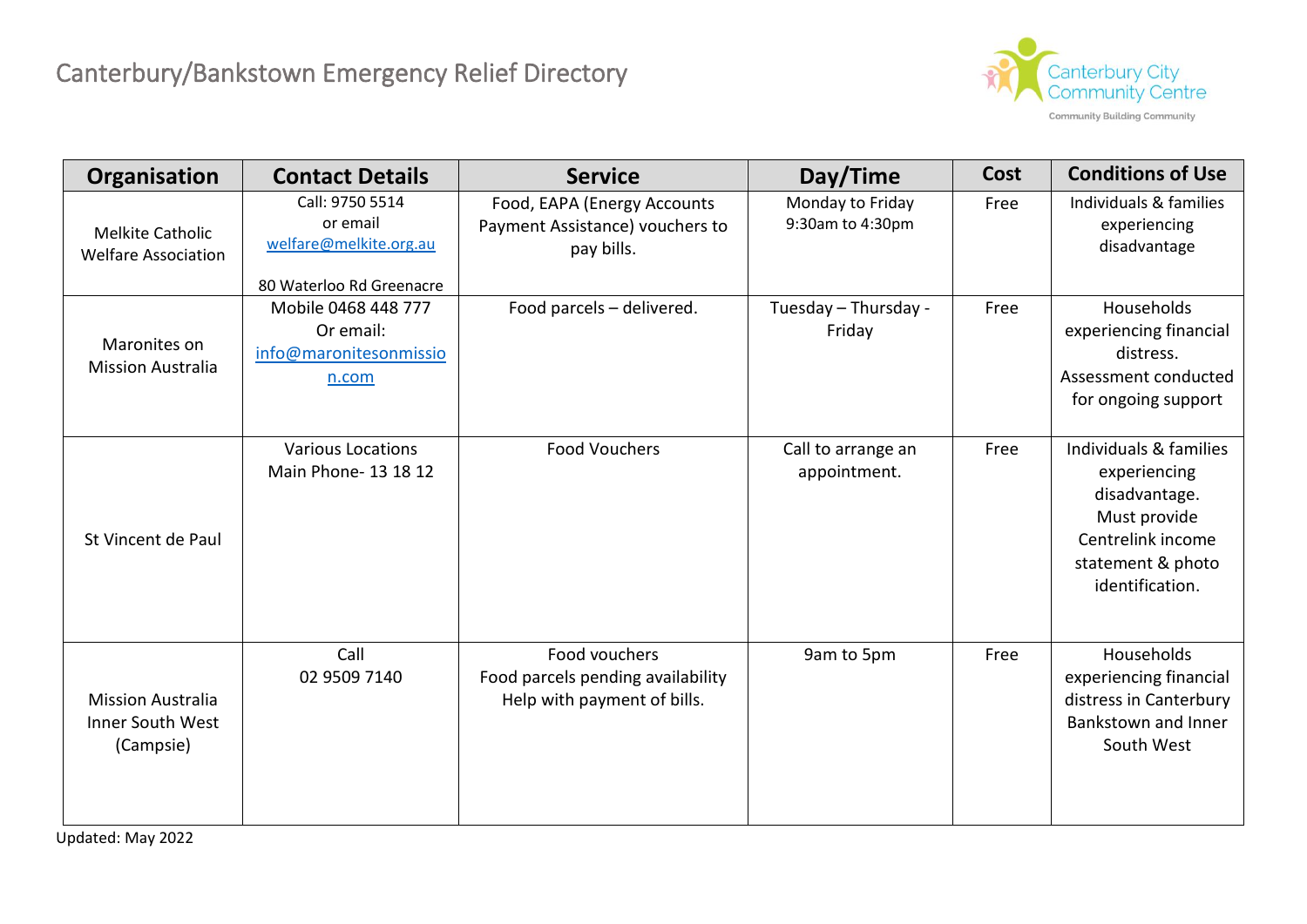

Community Building Community

| Organisation                | <b>Contact Details</b>    | <b>Service</b>                    | Day/Time                 | Cost | <b>Conditions of Use</b>        |
|-----------------------------|---------------------------|-----------------------------------|--------------------------|------|---------------------------------|
| Foodbank NSW &              | 02 9756 3099 and we will  | Food hampers to International     | To submit a request for  | Free | <b>International Students</b>   |
| ACT together with           | refer you to your nearest | Students studying in NSW and      | a hamper to be           |      |                                 |
| <b>Study NSW</b>            | food relief organisation. | facing food insecurity during the | delivered to your home,  |      |                                 |
|                             |                           | pandemic.                         | https://www.foodbank.    |      |                                 |
|                             |                           |                                   | org.au/NSW-              |      |                                 |
|                             |                           |                                   | ACT/international-       |      |                                 |
|                             |                           |                                   | student-                 |      |                                 |
|                             |                           |                                   | hampers/?state=nsw-      |      |                                 |
|                             |                           |                                   | <u>act</u>               |      |                                 |
|                             | Campsie                   | Food vouchers and food parcels    | Call main phone 1300     | Free | Individuals & families          |
|                             | 23 Anglo Road             |                                   | 371 288 to arrange an    |      | experiencing                    |
| <b>Salvation Army</b>       | Campsie NSW 2194          |                                   | appointment.             |      | disadvantage.                   |
|                             | Tel: 9718 7933            |                                   |                          |      | Must provide                    |
|                             |                           |                                   |                          |      | Photo ID and income             |
|                             |                           |                                   |                          |      | statement                       |
| <b>Australian Red Cross</b> | https://www.redcross.org  | food, medicine and shelter        | Apply online at any time | Free | Must live in Greater            |
| - Extreme Hardship          | .au/get-help/help-for-    |                                   |                          |      | Sydney                          |
| Support Program             | migrants-in-              |                                   |                          |      | Must be a temporary or          |
|                             | transition/help-for-      |                                   |                          |      | provisional visa holder,        |
|                             | migrants-in-              |                                   |                          |      | or undocumented                 |
|                             | transition/nsw-relief     |                                   |                          |      | migrant<br>Have zero or limited |
|                             |                           |                                   |                          |      | income                          |
|                             |                           |                                   |                          |      | No Commonwealth                 |
|                             |                           |                                   |                          |      | income support.                 |
| <b>Asylum Seekers</b>       | 43 Bedford Street         | Electronic food vouchers only.    | Please call to check     | Free | Support asylum                  |
| Centre                      | Newtown, NSW 2042         | NO food parcels, toiletries, or   | availability and make an |      | seekers, Sydney wide.           |
|                             | Tel: 9078 1900            | clothing                          | appointment              |      | An assessment/intake            |
|                             |                           |                                   |                          |      | process for eligibility.        |
|                             |                           |                                   |                          |      |                                 |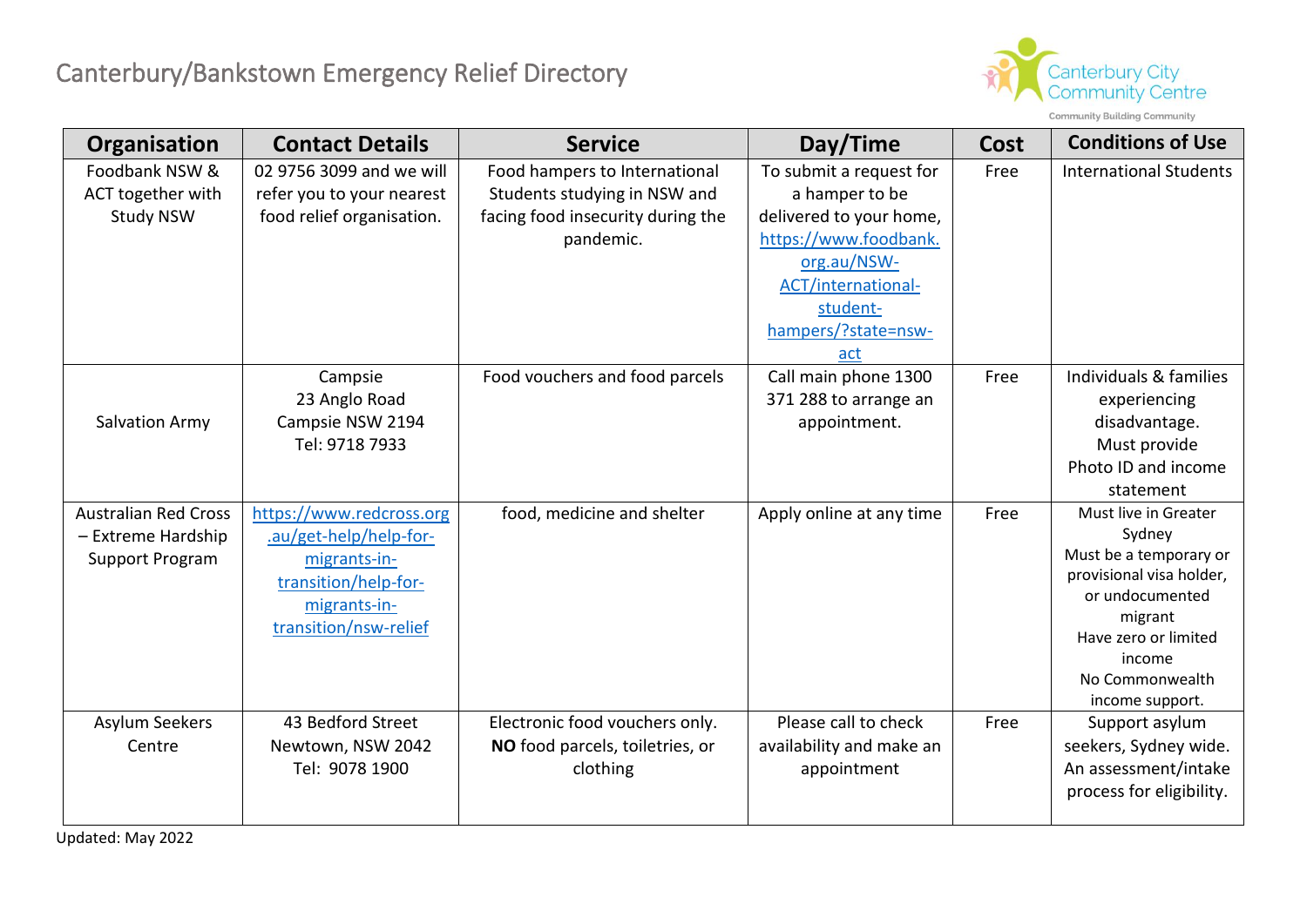

| Organisation                                                        | <b>Contact Details</b>                        | <b>Service</b>                                                                                                       | Day/Time                                                                                                    | Cost | <b>Conditions of Use</b>                                                                                                                                                                               |
|---------------------------------------------------------------------|-----------------------------------------------|----------------------------------------------------------------------------------------------------------------------|-------------------------------------------------------------------------------------------------------------|------|--------------------------------------------------------------------------------------------------------------------------------------------------------------------------------------------------------|
| <b>National Zakat</b><br>Foundation                                 | 1300 663 729<br>www.nzf.org.au/apply          | Financial and Bill help (Rent, Gas,<br>Electrical, Water etc.), Food<br>vouchers and Halal meat and food<br>parcels. | Call or apply online at<br>any time                                                                         | Free | Individuals and<br>families experiencing<br>financial or emotional<br>distress. Each case<br>assessed on its merits.<br>Provide proof of ID,<br>receipts/proof of<br>spending, and copies<br>of bills. |
| <b>Addison Road</b><br><b>Community Centre</b>                      | 9569 7633 or email<br>info@addiroad.org.au    | food relief hampers or vouchers<br>delivered                                                                         | Apply online anytime                                                                                        | Free | For individuals or<br>organisations in<br>Canterbury-Bankstown<br><b>LGA</b>                                                                                                                           |
| <b>Sydney Community</b><br>Connect<br>P O Box 154<br>Greenacre 2190 | Mobile 0425 336 838                           | Delivery of Food Hampers,<br>Cooked food, hand sanitiser and<br>toiletry packs                                       | Mon, Wed and Fri<br>2pm-4pm                                                                                 | Free | Households<br>experiencing financial<br>distress and isolation<br>in Greenacre and<br>surrounding areas.                                                                                               |
| Canterbury Earlwood<br><b>Caring Association</b><br>(CECAL)         | 02 9559 4013<br>or email<br>info@cecal.org.au | <b>Food Parcels</b><br>Delivery and pick up via booking                                                              | Monday to Friday<br>10am to 3:30pm (to<br>apply)<br>Phone or email to<br>arrange a drop/off pick<br>up time | Free | Households<br>experiencing financial<br>distress, in Canterbury,<br>Earlwood and<br>surrounding areas.<br>Provide proof of ID.                                                                         |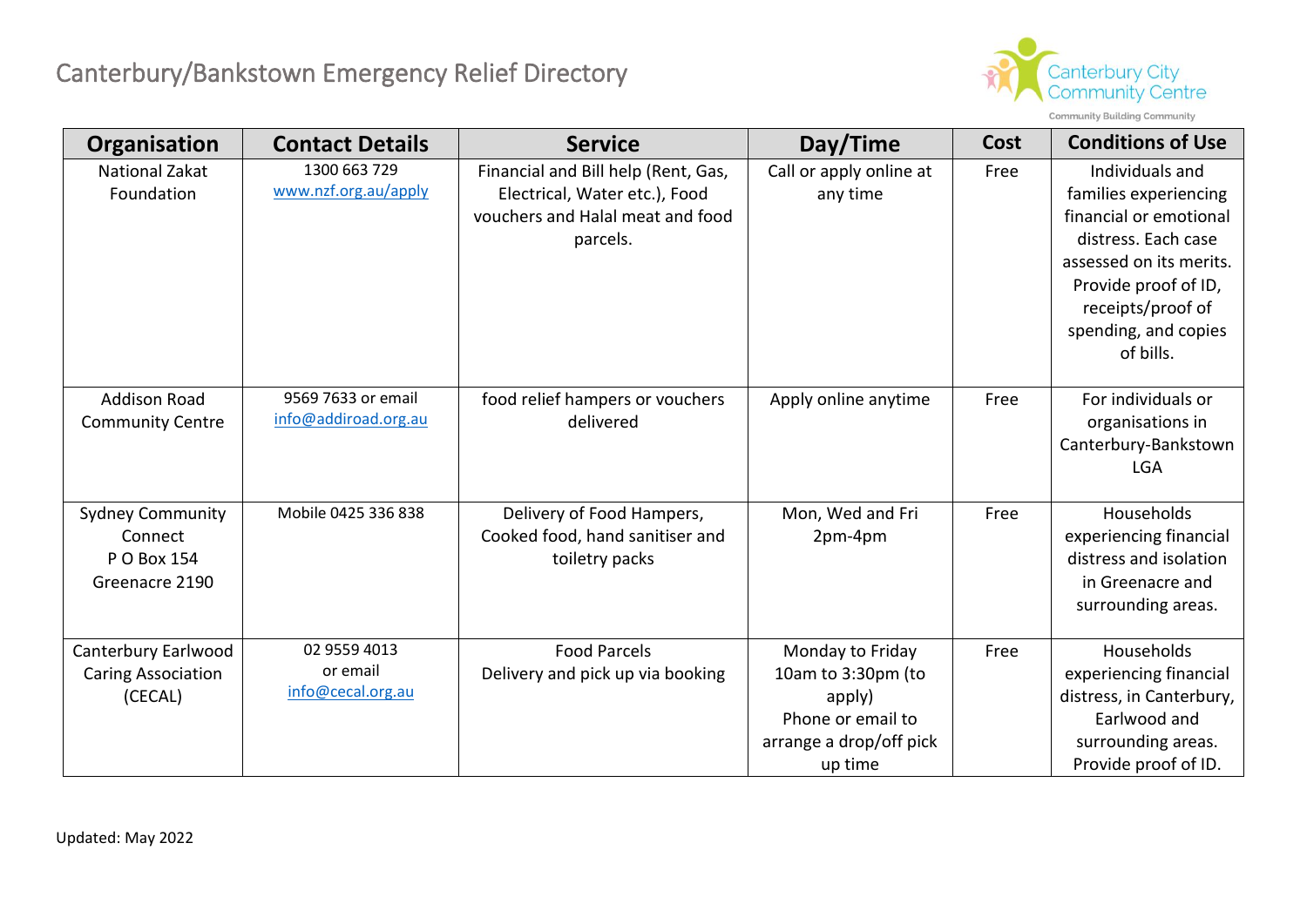

Community Building Community

| Organisation                                                                       | <b>Contact Details</b>                                                            | <b>Service</b>                                                                            | Day/Time                                                                                                     | <b>Cost</b>                  | <b>Conditions of Use</b>                                                                                      |
|------------------------------------------------------------------------------------|-----------------------------------------------------------------------------------|-------------------------------------------------------------------------------------------|--------------------------------------------------------------------------------------------------------------|------------------------------|---------------------------------------------------------------------------------------------------------------|
| Service NSW in<br>conjunction with<br><b>Resilience NSW</b><br>(Rapid Relief Team) | 13 77 88 (Hang on<br>through all the options<br>and ask for Rapid Relief<br>Team) | Door to door delivery of non-<br>perishable food boxes                                    | Call to arrange for<br>delivery                                                                              | Free                         | For people placed in<br>quarantine or self-<br>isolation and other<br>vulnerable people                       |
| Bankstown<br><b>Community Resource</b><br>Group Inc. (BCRG)                        | Call<br>02 9796 2930<br>Email: cdo@bcrg.org.au                                    | Food bags                                                                                 | Mon to Thu<br>$9am - 4pm$                                                                                    | Free                         | Households<br>experiencing financial<br>distress in Canterbury<br>Bankstown                                   |
| Anglicare Emergency<br>Assistance                                                  | Go online to apply                                                                | Food parcels in Sydney and the<br>Illawarra                                               | https://www.anglicare.o<br>rg.au/what-we-<br>offer/food-and-<br>financial-<br>assistance/help-with-<br>food/ | $Free-3$<br>parcels/<br>Year | Anyone who is food<br>insecure.                                                                               |
| Newtown<br>Neighbourhood<br>Centre                                                 | Call<br>02 9564 7340<br>Or email:<br>covidresponse@newtownce<br>ntre.org          | Food & groceries<br>Medication<br>Mobile phones<br><b>Essential items</b>                 | Monday to Friday<br>$10am - 4pm$                                                                             | Free                         | Anyone affected by<br>Covid in Canterbury<br><b>Bankstown and Inner</b><br>West LGAs                          |
| Indian squad<br>women's Association                                                | Call<br>0469 739 750<br>0412 695 188<br>0420 707 151<br>0410 313 416              | Food Hampers - delivered<br>One-off help with payment for<br>utility bills, medical items | Apply online anytime<br>indiansquadwa@gmail.co<br>m                                                          | Free                         | Anyone (including<br>students and temporary<br>visa holders) who is<br>impacted by the Covid-<br>19 pandemic. |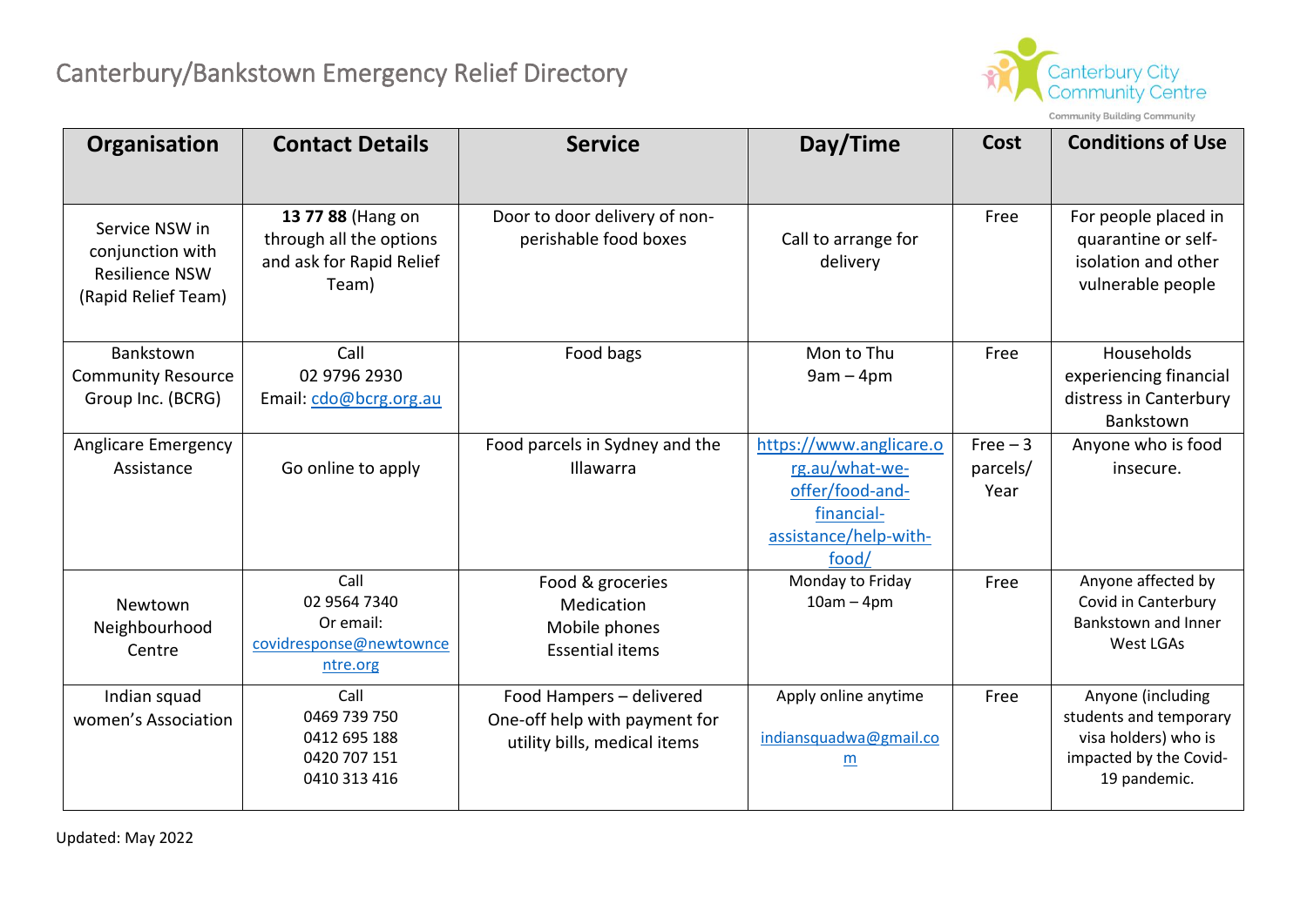

| <b>Community Building Community</b> |  |  |
|-------------------------------------|--|--|
|-------------------------------------|--|--|

| Organisation               | <b>Contact Details</b>     | <b>Service</b>                         | Day/Time                    | Cost | <b>Conditions of Use</b> |
|----------------------------|----------------------------|----------------------------------------|-----------------------------|------|--------------------------|
| <b>Community First</b>     | Call                       | food hampers, personal hygiene         | More information            | Free | Asylum seekers &         |
| Step                       | P: (02) 9727 4333          | products, cleaning products, medical   | regarding Essential         |      | Temporary visa holders   |
|                            |                            | support, telecommunication, and        | housing on the last page of |      | in the Fairfield,        |
|                            | Or email:                  | transport assistance; and Essential    | this document               |      | Cumberland,              |
|                            | reception@cfs.asn.au       | Housing                                |                             |      | Canterbury-Bankstown,    |
|                            |                            |                                        |                             |      | Campbelltown, and        |
|                            |                            |                                        |                             |      | Liverpool area.          |
| <b>Uniting Family</b>      | Email:                     | Essential items (fresh food, pantry    |                             | Free | Anyone living in the     |
| <b>Connect and Support</b> | FCSCovidresponse@uniting.  | items, medication, personal hygiene    |                             |      | Liverpool, Fairfield,    |
|                            | org                        | items)                                 |                             |      | Bankstown,               |
|                            | With your name, address,   | Support for overdue bill and rental    |                             |      | Campbelltown, Camden,    |
|                            | phone number, other family | arrears                                |                             |      | Wollondilly and the      |
|                            | members names - including  | Referral to specialist services around |                             |      | Wingecarribee LGAs and   |
|                            | the ages of children,      | Mental Health, Domestic and Family     |                             |      | who is impacted by       |
|                            | language spoken and if an  | Violence, Housing                      |                             |      | Covid                    |
|                            | interpreter is needed      | Assistance with applications for       |                             |      |                          |
|                            |                            | payments through Services Australia    |                             |      |                          |
|                            |                            |                                        |                             |      |                          |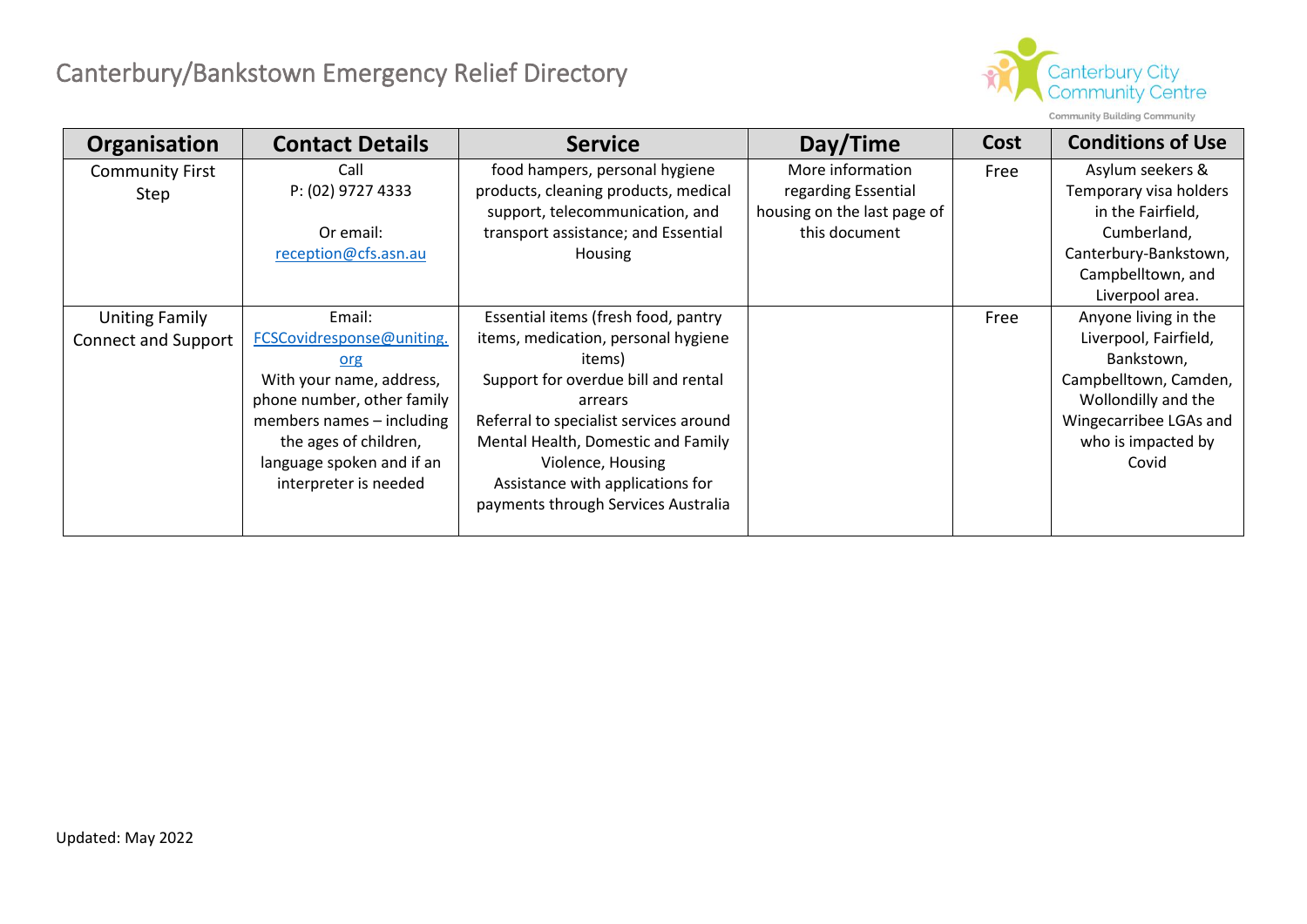

| Organisation                                            | <b>Contact Details</b>                                                                            | <b>Service</b>                                                                                           | Day/Time                                                                                                                                                    | Cost | <b>Conditions of Use</b>                                                                                                                                     |
|---------------------------------------------------------|---------------------------------------------------------------------------------------------------|----------------------------------------------------------------------------------------------------------|-------------------------------------------------------------------------------------------------------------------------------------------------------------|------|--------------------------------------------------------------------------------------------------------------------------------------------------------------|
| Prosper Project<br>Australia-Campsie<br>Sydney Help Hub | 34 North Parade<br>Campsie NSW 2194<br>Tel: 0402 787 571                                          | Food van with take<br>away meals                                                                         | Food van Thursday<br>12:00am-12:45pm.                                                                                                                       | Free | Individuals and<br>families experiencing<br>financial distress                                                                                               |
| Campsie Drop In<br>Second Bite<br>Food Rescue Program   | 36 Evaline Street<br>Campsie<br>Tel: 0413 491 817                                                 | Fresh fruit and<br>vegetables,<br>other food items (it<br>varies)                                        | Send a text to arrange<br>time for Pickup of<br>groceries - Tuesdays<br>and Thursdays from<br>11:40am                                                       | Free | Individuals and<br>families experiencing<br>financial<br>disadvantage                                                                                        |
| <b>Community Care</b><br>Kitchen (CCK)                  | Sydney wide<br>0459 425 818<br>Call and leave your name and<br>number; they will call you<br>back | Hot meals - cooked<br>from cafes and<br>delivered to client.<br>They can also give<br>food vouchers      | Every day                                                                                                                                                   | Free | For families<br>experiencing<br>hardship. Short<br>phone assessment,<br>where client needs to<br>provide proof of ID,<br>Centrelink details,<br>Visa status. |
| <b>Riverwood Community</b><br>Centre                    | 151 Belmore Road North<br>Riverwood NSW 2210<br>t: 02 9533 0100                                   | <b>Food parcels</b><br>Mondays 11am<br><b>Hot Meal</b><br>Mondays 5pm<br><b>Bread</b><br>Wednesdays 12pm | <b>Call for appointment</b><br>Food parcels:<br>Mondays 11:00am-<br>12:00 midday<br><b>Hot Meals: Mondays</b><br>$5:00$ pm – $5:30$ pm<br>Bread: Wed 12-2pm | Free | Households<br>experiencing financial<br>distress in Riverwood<br>and surrounds.<br>ID/Pension card<br>required                                               |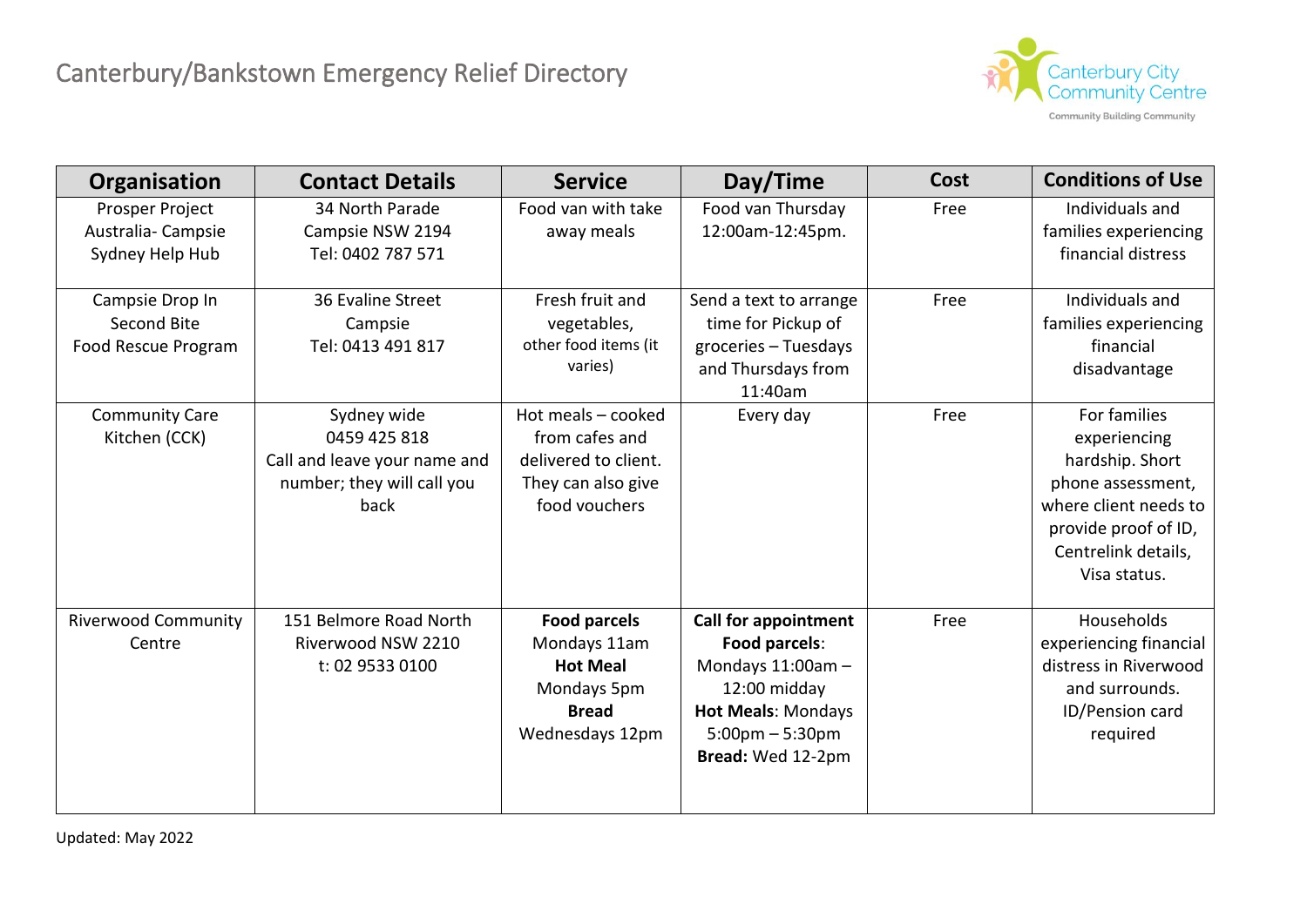

| Organisation                                                  | <b>Contact Details</b>                                                        | <b>Service</b>  | Day/Time                           | Cost | <b>Conditions of Use</b>                                           |
|---------------------------------------------------------------|-------------------------------------------------------------------------------|-----------------|------------------------------------|------|--------------------------------------------------------------------|
| Salvos Connect<br>Bankstown                                   | 42 Raymond Street<br>Bankstown NSW 2195                                       | Take-away meals | Wednesdays 10am-<br>12noon         | Free | Individuals and<br>families experiencing                           |
|                                                               | Tel: 1300 371 288                                                             |                 |                                    |      | financial distress.                                                |
| Georges River<br>Congregational Church<br>2 Eddie Ave Panania | Call 0430 508 275 and leave a<br>message<br>or e-mail<br>zayitranan@gmail.com | Food Hampers    |                                    | Free | Anyone who is food<br>insecure in<br>Canterbury-<br>Bankstown area |
| <b>OzHarvest Market</b>                                       | 95 Wellington St, Waterloo                                                    | Food Hampers    | Tuesday - Saturday,<br>10am to 2pm | Free | Walk-in for everyone<br>who is in need                             |
| <b>GWC Community</b>                                          | Please call                                                                   | Meals           | Monday - Friday                    | Free | Families and                                                       |
| <b>Services</b>                                               | 02 9616 2188                                                                  |                 | $9am - 4pm$                        |      | individuals located in                                             |
|                                                               |                                                                               |                 |                                    |      | the Sydney                                                         |
|                                                               |                                                                               |                 |                                    |      | metropolitan area,                                                 |
|                                                               |                                                                               |                 |                                    |      | who are experiencing                                               |
|                                                               |                                                                               |                 |                                    |      | financial difficulty or                                            |
|                                                               |                                                                               |                 |                                    |      | impacted by Covid19                                                |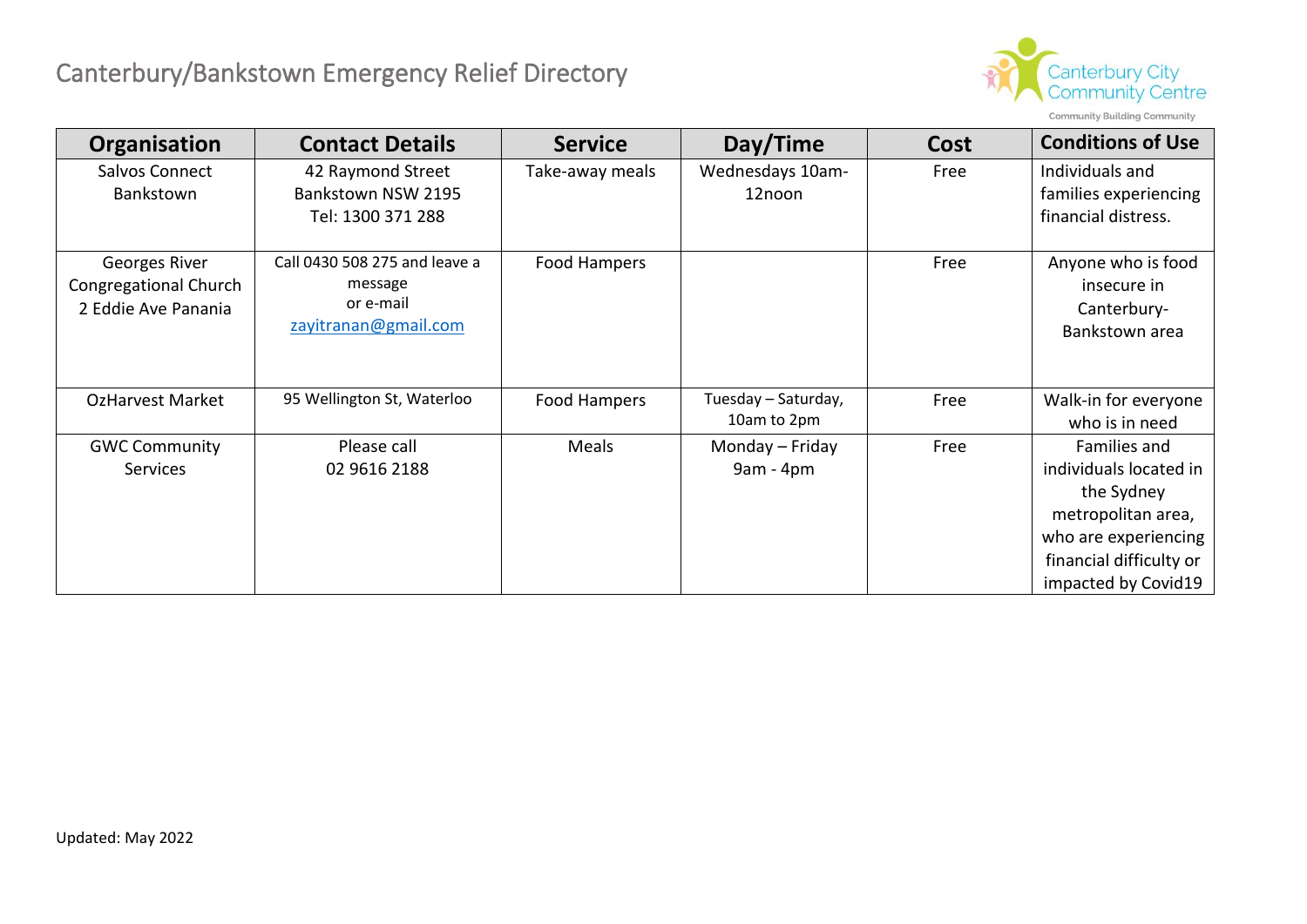

### LOW-COST GROCERIES AND COMMUNITY PANTRIES

| Organisation                                                                                                                                        | <b>Contact Details</b>                                                                                     | <b>Service</b>                            | Day/Time                                                                                                                                                        | Cost   | <b>Conditions of</b>                                                                                                                                              |
|-----------------------------------------------------------------------------------------------------------------------------------------------------|------------------------------------------------------------------------------------------------------------|-------------------------------------------|-----------------------------------------------------------------------------------------------------------------------------------------------------------------|--------|-------------------------------------------------------------------------------------------------------------------------------------------------------------------|
|                                                                                                                                                     |                                                                                                            |                                           |                                                                                                                                                                 |        | <b>Use</b>                                                                                                                                                        |
| Anglicare Mobile Community<br>Pantry<br><b>Temporary closed for Covid-19</b><br>Other Pantries still open,<br>www.anglicare.org.au/location-<br>map | St Andrews Church<br>Corner of Quigg Street and<br>Lakemba Street<br>Lakemba NSW 2194<br>Tel: 0425 219 029 | I bag/person                              |                                                                                                                                                                 | \$2.00 | Bring along<br>Pension, Health<br>Care, or<br>Immigration card.                                                                                                   |
| Bankstown Women's Health<br>Centre                                                                                                                  | Level 1<br>24-26 Jacobs Street<br>Bankstown NSW 2200<br>Phone: 9790 1378                                   | Food share on<br>Thursdays<br>(groceries) | Every Thursday by<br>appointment only.<br>Please call to check<br>availability and<br>make an<br>appointment on<br>Mondays and<br>Thursdays 9:30am-<br>12:30pm. | \$2.00 | For people living in<br>Canterbury<br><b>Bankstown LGA</b><br>(and within 5km of<br>that LGA)                                                                     |
| <b>Greenacre Area Community</b><br>Centre                                                                                                           | 87 Waterloo Road<br>Greenacre NSW 2190<br>Tel: 9750 7982                                                   | Food Hamper Drive<br>Through              | Call 9750 7982 by<br>5pm on Mondays to<br>make appointment<br>for contactless pick-<br>up on Thursdays                                                          | \$2.00 | Must live in the CB<br>LGA. Show Centrelink<br>card or immigration<br>card. Priority clients<br>are the unemployed,<br>large families, single<br>parent families. |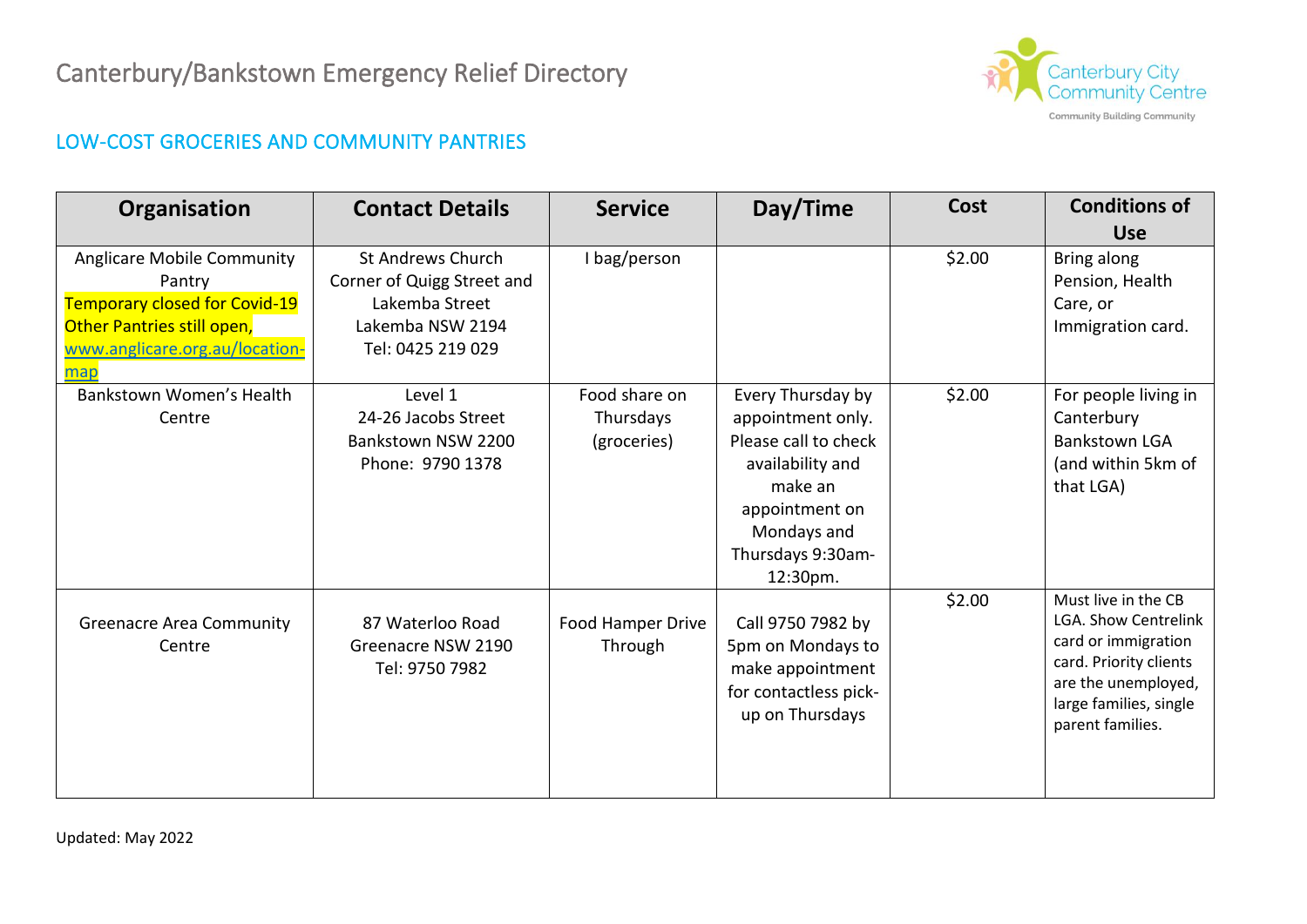

| Organisation                                              | <b>Contact Details</b>                                                                                | <b>Service</b>                                                                                                                                         | Day/Time                                            | Cost                                                 | <b>Conditions of</b><br><b>Use</b>                                                                                                                            |
|-----------------------------------------------------------|-------------------------------------------------------------------------------------------------------|--------------------------------------------------------------------------------------------------------------------------------------------------------|-----------------------------------------------------|------------------------------------------------------|---------------------------------------------------------------------------------------------------------------------------------------------------------------|
| <b>Community Support Services</b><br>Inc - Village Pantry | 16 Minnie St Belmore<br>Call 0422 613 383 or<br>(02) 8772 0645                                        | Food Hampers,<br>Bread, and ready-<br>made meals.<br>Low cost and Halal<br>Options                                                                     | Monday,<br>Wednesday, and<br>Friday<br>$11am - 2pm$ | \$5-\$10 donation<br>from those who<br>can afford it | Individuals and<br>families<br>experiencing<br>financial distress.<br>Note: International<br>Students and<br><b>Temporary Visa</b><br>Holders are<br>welcome. |
| <b>Community Support Services</b><br>Inc                  | Level 1, shop 46/85-89<br>North Terrace, Bankstown<br>Call 0422 613 383 or<br>(02) 8772 0645          | Emergency<br>Clothing and small<br>Household Items.<br><b>EAPA Vouchers and</b><br>WDO.<br>School Holiday<br>Programs.<br>Skill-development<br>classes | Monday to Friday<br>$9 am - 2 pm$                   | Varies                                               | Anyone                                                                                                                                                        |
| <b>Addison Road Food Pantry</b>                           | Hut 1/142 Addison Road<br>Marrickville 2204<br>Tel: 9569 7633 or email:<br>operations@addiroad.org.au | Low-cost groceries                                                                                                                                     | Pantry open:<br>Monday-Friday<br>12pm-4pm           | Varies                                               | Open for all -<br>Anybody<br>experiencing food<br>insecurity                                                                                                  |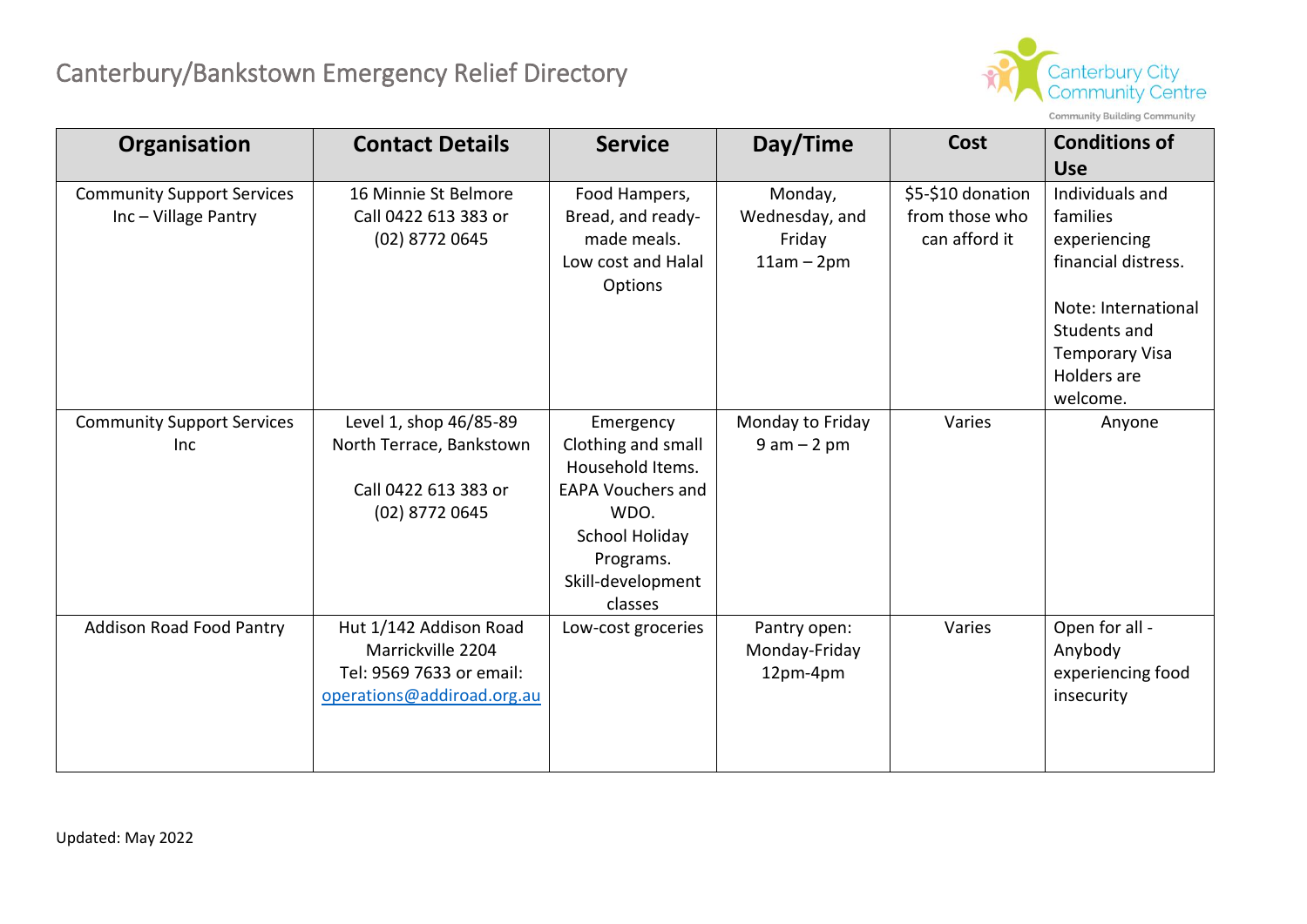

### BILL HELP - ENERGY ACCOUNTS PAYMENT ASSISTANCE (EAPA) VOUCHERS

If you're having difficulty paying your electricity and/or gas bill, you could be eligible for Energy Accounts Payment Assistance (EAPA) \$50 vouchers. This is a list of EAPA providers. Please call the organization to arrange a time.

| Organisation                        | <b>Telephone Number</b> | <b>Service Areas</b>            | <b>Opening Times</b>              |
|-------------------------------------|-------------------------|---------------------------------|-----------------------------------|
| Anglicare Bankstown                 | 9796 7258               | Bankstown                       | Monday to Friday 9am to 12:30pm   |
|                                     |                         |                                 | and 1pm to 4pm                    |
| <b>Padstow Community Care</b>       | 97722299                | <b>Bankstown LGA</b>            | Monday, Tuesday, and Thursday     |
|                                     |                         |                                 | 9.30am to 3pm                     |
| <b>Burwood Community Welfare</b>    | 9744 1866               | Burwood and surrounding Inner   | Monday to Thursday 10am to        |
| <b>Services</b>                     |                         | West Sydney                     | 12:30pm                           |
| Chester Hill Neighbourhood          | 9645 3700               | Bankstown LGA and surrounding   | Monday to Friday, but please call |
| Centre                              |                         | suburbs                         | prior                             |
| Lebanese Muslim Association         | 9750 6833               | Canterbury-Bankstown, Liverpool | Tuesday, Wednesday and            |
|                                     |                         | LGA's                           | Thursday10:30am to 2pm            |
| <b>Muslim Women Association</b>     | 9750 6916               | Canterbury LGA                  | Monday to Friday                  |
| Lakemba                             |                         |                                 | 9am to 4pm                        |
| Metro Assist                        | 9789 3744               | Canterbury-Bankstown LGA        | Monday to Friday                  |
|                                     |                         |                                 | 9am to 4pm                        |
| <b>Bill Crews/Exodus Foundation</b> | 8752 4602               | Ashfield LGA                    | Monday to Friday                  |
|                                     |                         |                                 | 9am to 3pm                        |
| <b>GWC Community Services NSW</b>   | 9516 2188               | Newtown LGA                     | Monday to Friday                  |
|                                     |                         |                                 | 9am to 4pm                        |
|                                     |                         |                                 |                                   |
| Arab Council of Australia Inc       | 9709 4333               | Servicing all of NSW            | Monday to Friday                  |
|                                     |                         |                                 | 9am to 4pm                        |
| <b>Bobby Goldsmith Foundation</b>   | 9283 8666               | Servicing all of NSW            | Monday to Friday 9am to 5pm       |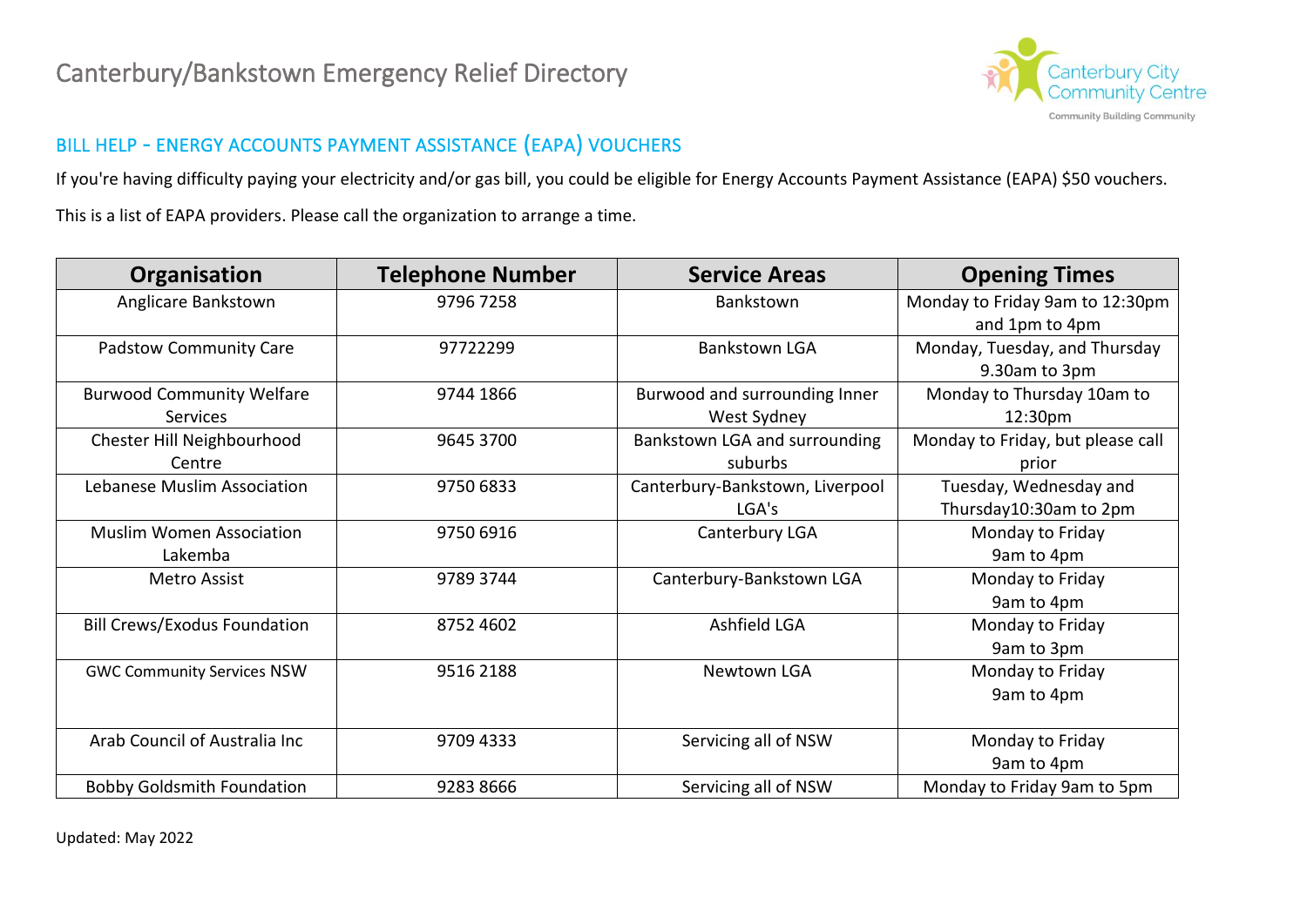

Community Building Community

| <b>Wesley Mission Community</b>        | 4723 9277            | Servicing all of NSW       | Monday to Friday 9am to 5pm      |
|----------------------------------------|----------------------|----------------------------|----------------------------------|
| <b>Services</b>                        |                      |                            |                                  |
| Salvation Army                         | 1300 371 288         | Servicing all of Australia | Monday to Friday 9am to 5pm      |
| St Vincent de Paul                     | 13 18 12             | Servicing all of Australia | Monday to Friday 9am to 5pm      |
| Community Care Kitchen (CCK)           | 0459 425 818         | Sydney-wide                | Please call for arrangements of  |
|                                        |                      |                            | help with paying bills           |
| <b>National Zakat Foundation</b>       | 1300 663 729         | All of NSW                 | Call or apply online at any time |
|                                        | www.nzf.org.au/apply |                            |                                  |
| <b>Community Support Services Inc.</b> | Call 0422 613 383 or | Anyone                     | Monday to Friday                 |
|                                        | (02) 8772 0645       |                            | $9 am - 2 pm$                    |

### BILL HELP- ENERGY ACCOUNTS PAYMENT ASSISTANCE (EAPA) VOUCHERS

#### **Eligibility**

You must:

- have an electricity or natural gas account for a NSW residential address,
- be the electricity or natural gas account holder (your account and bill must be in your name), and
- be experiencing a short-term financial crisis

#### **How to apply**

You will need to provide:

- Copy of current electricity and/or gas bill that shows your name, energy retailers name and account number,
- **•** Proof of ID like a drivers license, passport or proof of age card
- Recent bank statement and Centrelink income statement

You can also apply via Service NSW website: [https://www.service.nsw.gov.au/transaction/energy-accounts-payment-assistance-eapa-scheme](about:blank) or call 13 77 88 for more information.